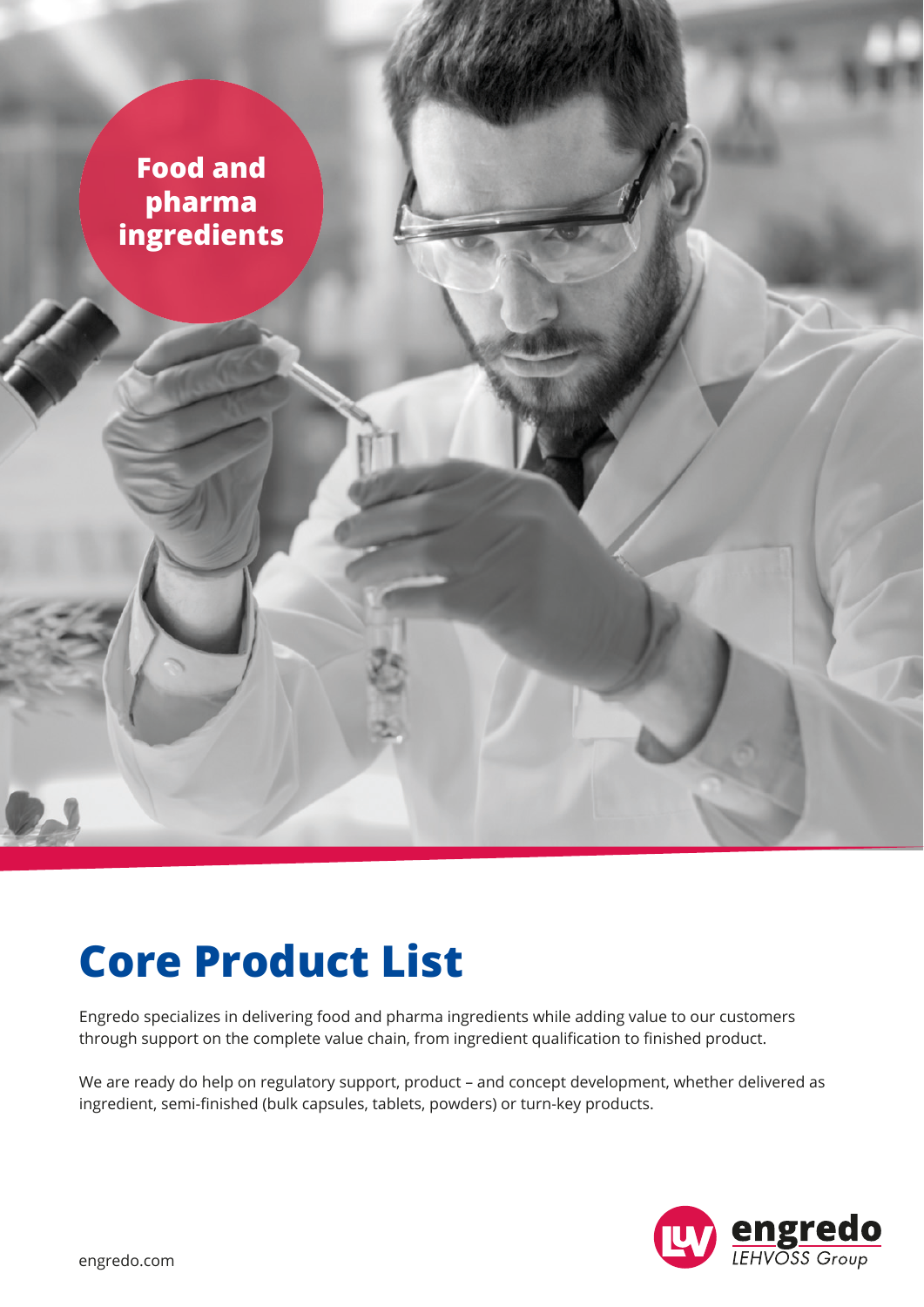

## **Core product list**

| <b>ZPD A/S</b>                              | Chondrotine Sulphate                                  | <b>USP</b>                                                                       |
|---------------------------------------------|-------------------------------------------------------|----------------------------------------------------------------------------------|
|                                             | Movagain <sup>®</sup>                                 | 60-70% chondroitine sulphate,<br>>25% collagen type II                           |
| <b>VINH HOAN</b><br><b>Collagen Corp.</b>   | Fish collagen protein peptides                        | ASC sustainability certified                                                     |
|                                             | Fish gelatin                                          | ASC sustainability certified                                                     |
| <b>INNEXUS</b><br><b>NUTRACEUTICALS</b>     | OptiPEA®                                              | Palmitoylethanolamide                                                            |
| <b>POLARIS Sarl</b>                         | Omegavie® DHA 400 Algae Capsules                      | 250 mg DHA                                                                       |
|                                             | Omegavie® DHA 700 Algae Capsules                      | 250 mg DHA                                                                       |
|                                             | Omegavie® EPA DHA Algae Capsules                      | 50 mg EPA / 250 mg DHA                                                           |
|                                             | Omegavie® Algae Immunity Capsules                     | 2 mg EPA / 250 mg DHA / vitamin D                                                |
| <b>BIOIBERCIA</b>                           | B2Cool®                                               | Native Type II Collagen                                                          |
|                                             | Mobilee®                                              | hyaluronic acid and other natural compo-<br>nents (collagen and polysaccharides) |
|                                             | Tendoactive <sup>®</sup>                              | properietary complex of<br>mucopolysaccharides                                   |
| <b>DANFOREL OIL &amp;</b><br><b>PROTEIN</b> | Natural Danish trout fish oil                         |                                                                                  |
| <b>INDENA SpA</b>                           | MirtoSelect Bilberry                                  | Vaccinium myrtillus L. - Fresh frozen fruit                                      |
|                                             | Ginkgoselect <sup>®</sup> Ginkgo Biloba Phytosome®    | Ginkgo biloba L. - Leaf                                                          |
|                                             | Greenselect® Green Tea Phytosome®                     | Camellia sinensis (L.) O. Kuntze - Leaf                                          |
|                                             | Leucoselect® Grape Seed                               | Vitis vinifera L. - Seed                                                         |
|                                             | Silphos® Silybin Phytosome®                           | Silybum marianum (L.) Gaertn. - Fruit                                            |
|                                             | Ubiqsome® Coenzyme Q10 Phytosome®                     |                                                                                  |
|                                             | Vazguard <sup>™</sup> Bergamot Phytosome <sup>®</sup> | Citrus bergamia Risso & Poit. - Fruit juice                                      |
|                                             | Quercefit™ Quercetin Phytosome®                       | Sophora japonica L. - Flowering head                                             |
|                                             | Prodigest®                                            | Cynara cardunculus L. - Leaf Zingiber<br>officinale Roscoe - Rhizome             |
|                                             | <b>Beanblock®</b>                                     | Phaseolus vulgaris L                                                             |
|                                             | Virtiva <sup>®</sup>                                  | Ginkgo Biloba Phosphatidylserine                                                 |
|                                             | Ginselect <sup>®</sup>                                | Panax ginseng C.A. Meyer - Root                                                  |
|                                             | Lymphaselect®                                         | Melilotus officinalis (L.) Pall                                                  |
|                                             | Opextan®                                              | Olea europaea L. - Fruit                                                         |
|                                             | Mitidol <sup>®</sup>                                  | Zingiber officinale Roscoe<br>- Rhizome & Acmella oleracea (I)                   |
|                                             |                                                       | Serenoa repens (Bartr.) Small - Fruit                                            |